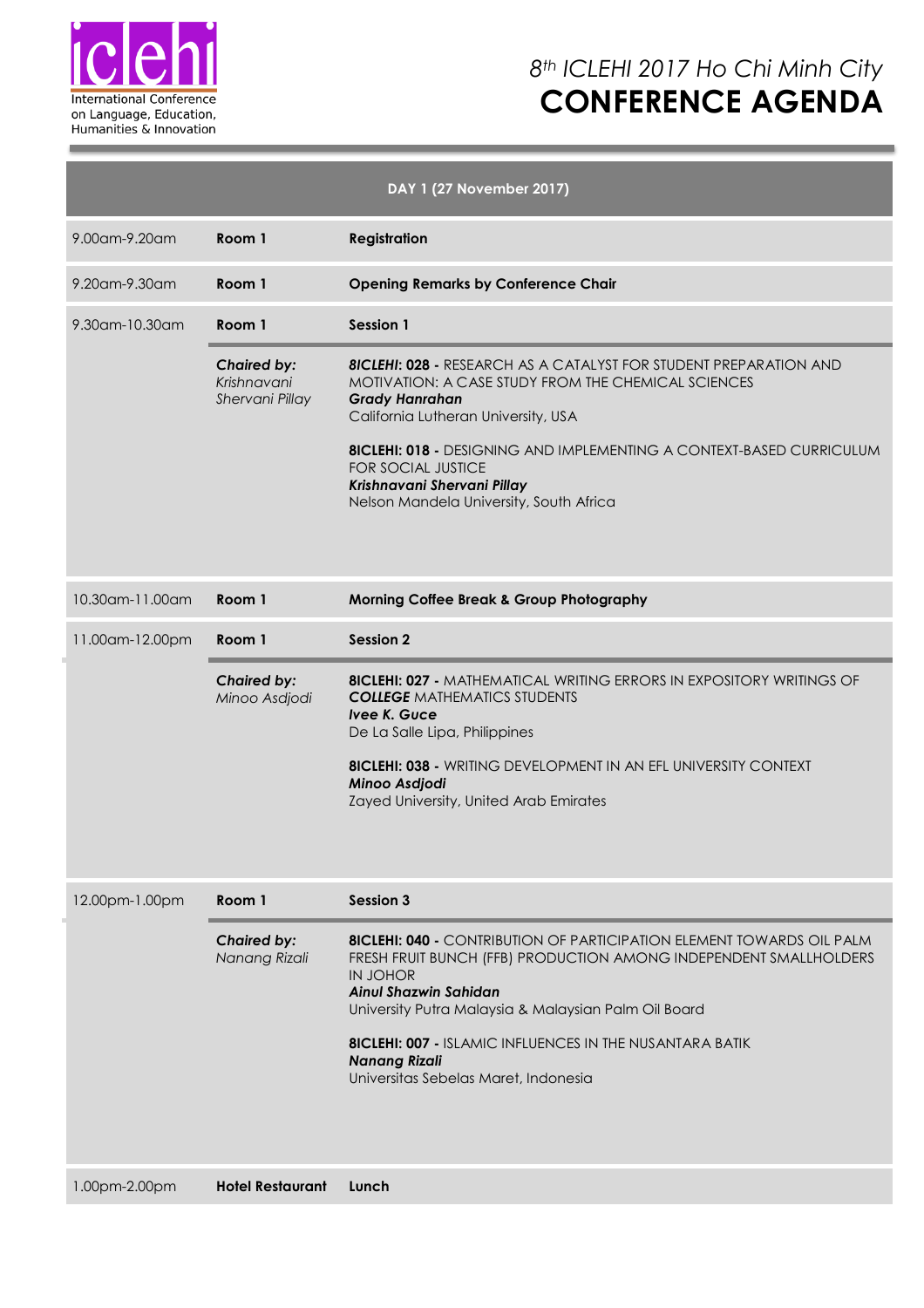

| 2.00pm-3.30pm | Room 1                               | Session 4                                                                                                                                                                                                                        |  |  |  |  |
|---------------|--------------------------------------|----------------------------------------------------------------------------------------------------------------------------------------------------------------------------------------------------------------------------------|--|--|--|--|
|               | <b>Chaired by:</b><br>Muslih Hambali | <b>8ICLEHI: 025 -</b> VIETNAMESE EFL TEACHER SELF-EFFICACY IN PRACTICE<br>Hoang Thi Thu Ha<br>Victoria University of Wellington, New Zealand                                                                                     |  |  |  |  |
|               |                                      | <b>8ICLEHI: 048 - ACADEMIC DISHONESTY AND PERSONAL FACTORS IN RELATION</b><br>TO ENGLISH ACHIEVEMENT OF SECONDARY SCHOOL STUDENTS<br>Muslih Hambali & Soni Mirizon<br>Sriwijaya University, Indonesia                            |  |  |  |  |
|               |                                      | <b>8ICLEHI: 005 - HUMAN PROBLEMS IN BATIK MOTIFS</b><br><b>Bani Sudardi</b><br>Universitas Sebelas Maret, Indonesia                                                                                                              |  |  |  |  |
| 3.30pm-4.00pm | Room 1                               | Poster Q&A and Afternoon Coffee Break                                                                                                                                                                                            |  |  |  |  |
|               | <b>Chaired by:</b>                   | <b>8ICLEHI: 055 -</b> COMPARATIVE ANALYSIS OF GENDER-RELATED WORDS IN A                                                                                                                                                          |  |  |  |  |
|               | Lokman Abd<br>Wahid                  | PARALLEL CORPORA OF 'BUMI MANUSIA'<br>Lalitia Apsari<br>University of Indonesia<br><b>8ICLEHI: 045 - INNOVATION AND TECHNOLOGY IN LEARNING MODELS</b><br>Nirvana Bechan<br>Cape Peninsula University of Technology, South Africa |  |  |  |  |

### **END OF DAY 1**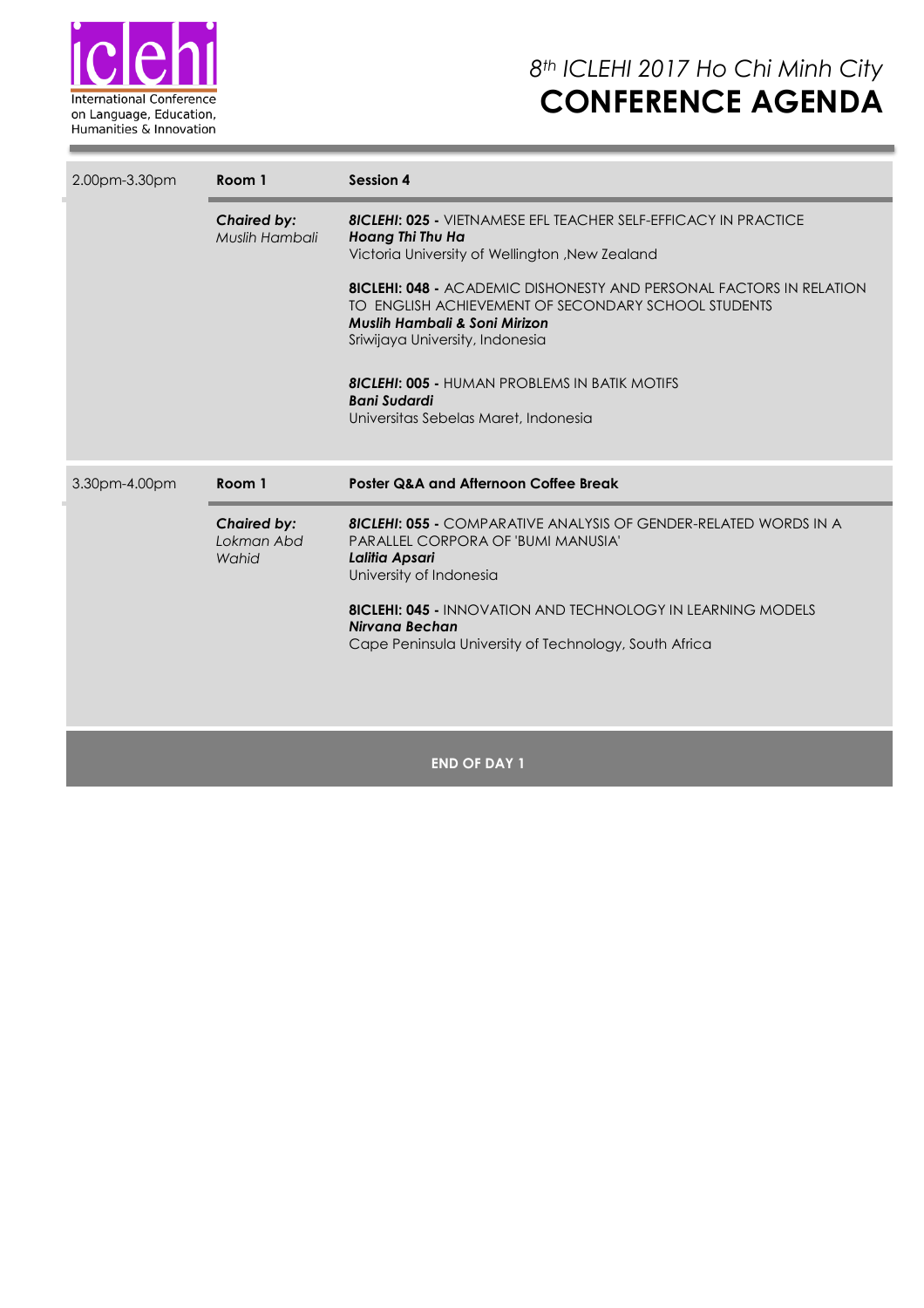

## *8th ICLEHI 2017 Ho Chi Minh City* **CONFERENCE AGENDA**

|                 |                                   | DAY 2 (28 November 2017)                                                                                                                                                                                                                                                                                                                                                                                                                                       |
|-----------------|-----------------------------------|----------------------------------------------------------------------------------------------------------------------------------------------------------------------------------------------------------------------------------------------------------------------------------------------------------------------------------------------------------------------------------------------------------------------------------------------------------------|
| 8.30am-9.00am   | Room 1                            | <b>Registration</b>                                                                                                                                                                                                                                                                                                                                                                                                                                            |
| 9.00am-10.00am  | Room 1                            | <b>Session 5</b>                                                                                                                                                                                                                                                                                                                                                                                                                                               |
|                 | <b>Chaired by:</b><br>Thanh Pham  | <b>8ICLEHI: 013 - TEACHING TOWARDS GRADUATE ATTRIBUTES: HOW MUCH DOES</b><br>THIS APPROACH HELP GRADUATES WITH EMPLOYABILITY?<br><b>Thanh Pham</b><br>Monash University, Australia<br><b>8ICLEHI: 015 - TWO DECADES OF CURRICULUM TRANSFORMATION: WHAT HAVE</b><br>WE LEARNT AND WHERE DO WE GO FROM HERE?<br><b>Sylvan Blignaut</b><br>Nelson Mandela University, South Africa                                                                                |
| 10.00am-10.30am | Room 1                            | <b>Morning Coffee Break &amp; Group Photography</b>                                                                                                                                                                                                                                                                                                                                                                                                            |
| 10.30am-12.00pm | Room 1                            | Session 6                                                                                                                                                                                                                                                                                                                                                                                                                                                      |
|                 | <b>Chaired by:</b><br>Mayyer Ling | <b>8ICLEHI: 053 - APPROACH TO ECONOMICS AND NEUROECONOMICS THROUGH</b><br>YOUR CHOICE: GUIDELINES FOR PROBLEM SOLVING<br>Hiromi Fujimori<br>Ochanomizu University, Japan<br><b>8ICLEHI: 046 - DEVELOPING VOICES THROUGH THE USE OF CANVAS</b><br><b>Mayyer Ling</b><br>Universiti Brunei Darussalam<br><b>8ICLEHI: 019 - LINGUISTIC LANDSCAPE OF A MULTI-LINGUAL COMMUNITY IN</b><br><b>MALAYSIA</b><br><b>Soon Chiow Thai</b><br>University of Malaysia Sabah |
| 12.00pm-1.30pm  | <b>Hotel Restaurant</b>           | Lunch                                                                                                                                                                                                                                                                                                                                                                                                                                                          |
| 2.00pm-9.30pm   | <b>Hotel Lobby</b>                | <b>City Tour &amp; Dinner Cruies</b>                                                                                                                                                                                                                                                                                                                                                                                                                           |
|                 |                                   | Gather at Liberty Central Hotel Lobby<br>$\bullet$<br><b>War Remnants Museum</b><br>$\bullet$<br><b>Reunification Palace</b><br>$\bullet$<br><b>Central Post Office</b><br>$\bullet$<br>Notre-Dame Cathedral<br>$\bullet$<br>Dong Khoi Street<br>$\bullet$<br>Opera House<br>Saigon River Cruise (Dinner)<br>Return to Liberty Central Hotel Lobby<br>$\bullet$<br>Please visit https://icsai.org/iclehi8/tour-itinerary/ for booking and more<br>information. |
|                 |                                   | <b>END OF DAY 2</b>                                                                                                                                                                                                                                                                                                                                                                                                                                            |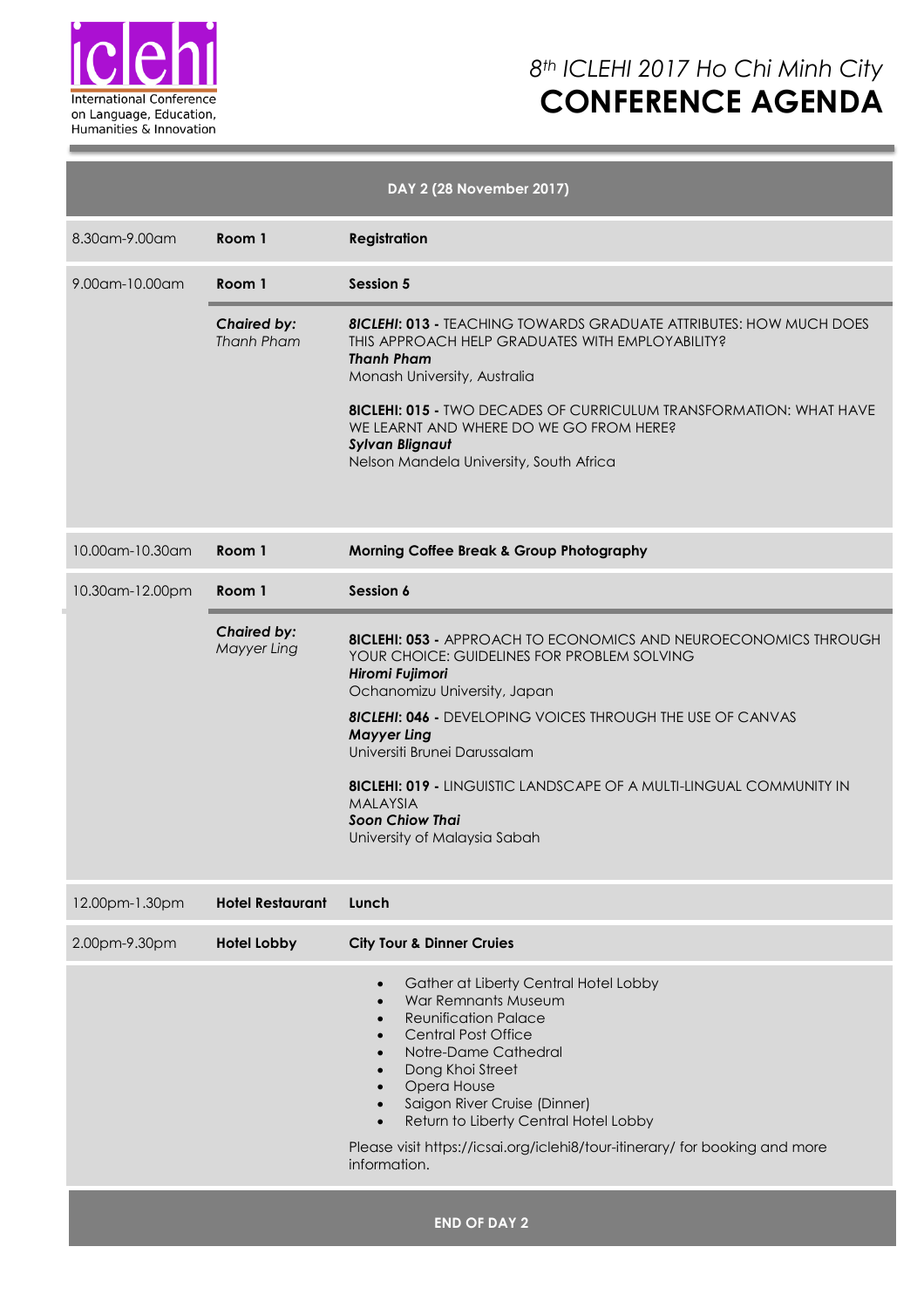

### *8th ICLEHI 2017 Ho Chi Minh City* **TABLE VIEW**

Day 1

| 9.00-9.30    | 9.30-10.30                                                                                                                                                                                                                   |              | 11.00-12.00                                                                                                                                                                         | 12.00-1.00                                                                                                                                                                                                                                                                             |       | 2.00-3.30                                                                                                                                                                                                                                                                                                                  | 3.30-4.00                                                                                                                                                                            |
|--------------|------------------------------------------------------------------------------------------------------------------------------------------------------------------------------------------------------------------------------|--------------|-------------------------------------------------------------------------------------------------------------------------------------------------------------------------------------|----------------------------------------------------------------------------------------------------------------------------------------------------------------------------------------------------------------------------------------------------------------------------------------|-------|----------------------------------------------------------------------------------------------------------------------------------------------------------------------------------------------------------------------------------------------------------------------------------------------------------------------------|--------------------------------------------------------------------------------------------------------------------------------------------------------------------------------------|
| Registration | Session 1                                                                                                                                                                                                                    |              | Session 2                                                                                                                                                                           | Session 3                                                                                                                                                                                                                                                                              |       | Session 4                                                                                                                                                                                                                                                                                                                  | Poster Q&A and Afternoon<br>Coffee Break                                                                                                                                             |
|              | <b>8ICLEHI: 028 - RESEARCH AS</b><br>A CATALYST FOR STUDENT<br>PREPARATION AND<br><b>MOTIVATION: A CASE</b><br>STUDY FROM THE<br><b>CHEMICAL SCIENCES</b><br><b>Grady Hanrahan</b><br>California Lutheran<br>University, USA | <b>Break</b> | <b>8ICLEHI: 027 -</b><br>MATHEMATICAL WRITING<br><b>ERRORS IN EXPOSITORY</b><br>WRITINGS OF COLLEGE<br><b>MATHEMATICS STUDENTS</b><br>Ivee K. Guce<br>De La Salle Lipa, Philippines | 81 CLEHI: 040 -<br><b>CONTRIBUTION OF</b><br><b>PARTICIPATION ELEMENT</b><br><b>TOWARDS OIL PALM FRESH</b><br>FRUIT BUNCH (FFB)<br>PRODUCTION AMONG<br><b>INDEPENDENT</b><br>SMALLHOLDERS IN JOHOR<br>Ainul Shazwin Sahidan<br>University Putra Malaysia &<br>Malaysian Palm Oil Board | Lunch | <b>8ICLEHI: 025 - VIETNAMESE</b><br>EFL TEACHER SELF-EFFICACY<br><b>IN PRACTICE</b><br>Hoang Thi Thu Ha<br>Victoria University of<br>Wellington , New Zealand<br><b>8ICLEHI: 048 - ACADEMIC</b><br><b>DISHONESTY AND</b><br>PERSONAL FACTORS IN                                                                            | 8ICLEHI: 055 -<br><b>COMPARATIVE ANALYSIS</b><br>OF GENDER-RELATED<br>WORDS IN A PARALLEL<br><b>CORPORA OF 'BUMI</b><br><b>MANUSIA'</b><br>Lalitia Apsari<br>University of Indonesia |
|              | <b>8ICLEHI: 018 - DESIGNING</b><br>AND IMPLEMENTING A<br><b>CONTEXT-BASED</b><br><b>CURRICULUM FOR SOCIAL</b><br><b>JUSTICE</b><br>Krishnavani Shervani Pillay<br>Nelson Mandela University,<br>South Africa                 |              | <b>8ICLEHI: 038 - WRITING</b><br>DEVELOPMENT IN AN EFL<br>UNIVERSITY CONTEXT<br><b>Minoo Asdiodi</b><br>Zayed University, United<br>Arab Emirates                                   | <b>8ICLEHI: 007 - ISLAMIC</b><br><b>INFLUENCES IN THE</b><br>NUSANTARA BATIK<br><b>Nanang Rizali</b><br>Universitas Sebelas Maret,<br>Indonesia                                                                                                                                        |       | <b>RELATION TO ENGLISH</b><br><b>ACHIEVEMENT OF</b><br>SECONDARY SCHOOL<br><b>STUDENTS</b><br><b>Muslih Hambali &amp; Soni</b><br><b>Mirizon</b><br>Sriwijaya University,<br>Indonesia<br><b>8ICLEHI: 005 - HUMAN</b><br><b>PROBLEMS IN BATIK MOTIFS</b><br><b>Bani Sudardi</b><br>Universitas Sebelas Maret.<br>Indonesia | <b>8ICLEHI: 045 - INNOVATION</b><br>AND TECHNOLOGY IN<br><b>LEARNING MODELS</b><br>Nirvana Bechan<br>Cape Peninsula University<br>of Technology, South Africa                        |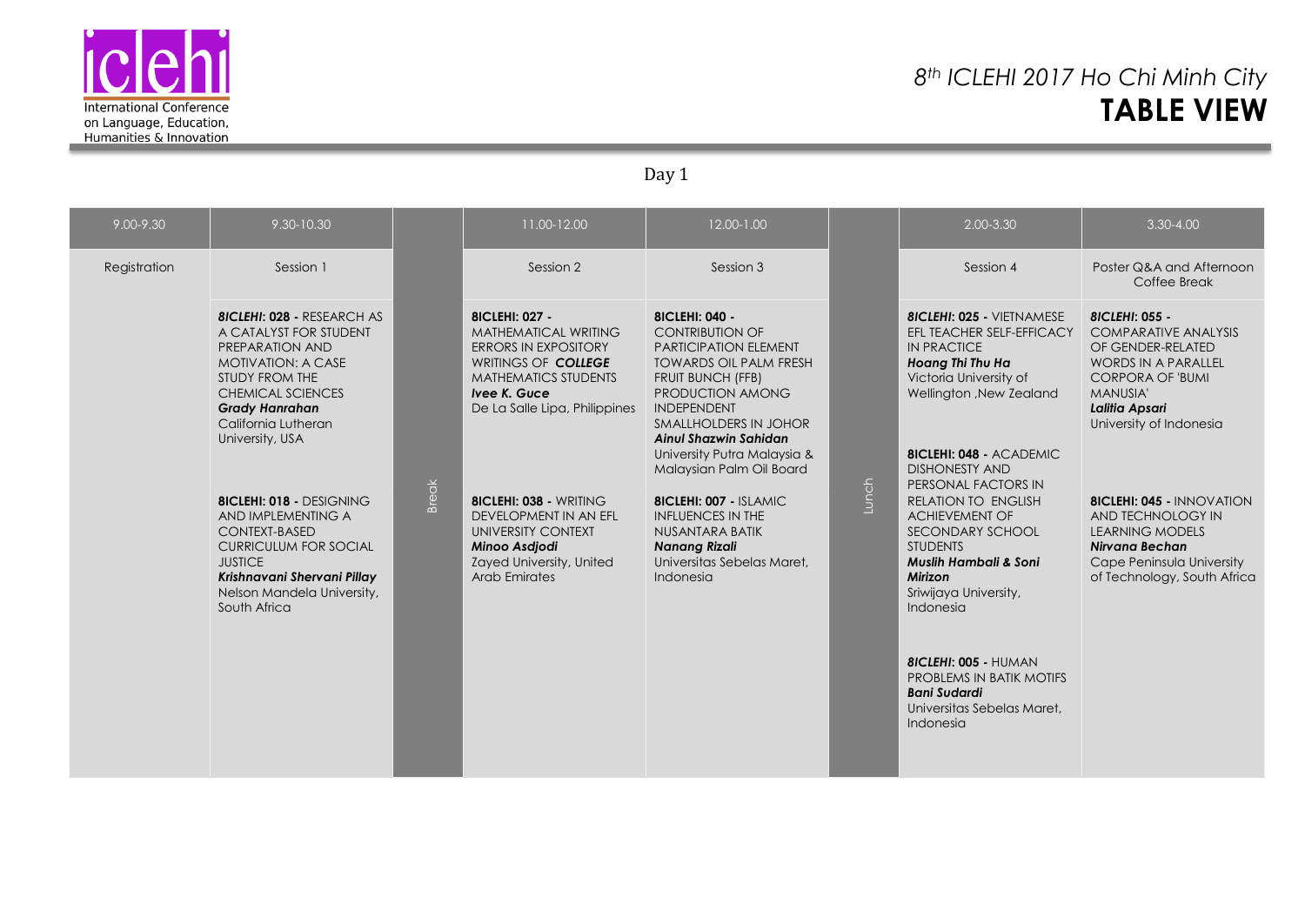

### *8th ICLEHI 2017 Ho Chi Minh City* **TABLE VIEW**

### Day 2

| 8.30-9.00    | 9.00-10.00                                                                                                                                                                                                                           |              | 10.30-12.00                                                                                                                                                                        |       | 2.00-9.30                                                                                                                                                                                                                                                               |                                                                                                                                          |  |
|--------------|--------------------------------------------------------------------------------------------------------------------------------------------------------------------------------------------------------------------------------------|--------------|------------------------------------------------------------------------------------------------------------------------------------------------------------------------------------|-------|-------------------------------------------------------------------------------------------------------------------------------------------------------------------------------------------------------------------------------------------------------------------------|------------------------------------------------------------------------------------------------------------------------------------------|--|
| Registration | Session 5                                                                                                                                                                                                                            |              | Session 6                                                                                                                                                                          |       | City Tour                                                                                                                                                                                                                                                               | <b>Dinner Cruise</b>                                                                                                                     |  |
|              | <b>8ICLEHI: 013 - TEACHING</b><br><b>TOWARDS GRADUATE</b><br><b>ATTRIBUTES: HOW MUCH</b><br>DOES THIS APPROACH HELP<br><b>GRADUATES WITH</b><br><b>EMPLOYABILITY?</b><br><b>Thanh Pham</b><br>Monash University, Australia           |              | <b>8ICLEHI: 053 - APPROACH TO ECONOMICS AND</b><br>NEUROECONOMICS THROUGH YOUR CHOICE: GUIDELINES<br><b>FOR PROBLEM SOLVING</b><br>Hiromi Fujimori<br>Ochanomizu University, Japan | Lunch | Gather at Liberty<br>$\bullet$<br>Central Hotel<br>Lobby<br><b>War Remnants</b><br>$\bullet$<br>Museum<br>Reunification<br>$\bullet$<br>Palace<br><b>Central Post</b><br>$\bullet$<br>Office<br>Notre-Dame<br>Cathedral<br>Dong Khoi Street<br>Opera House<br>$\bullet$ | Saigon River<br>$\bullet$<br>Cruise<br>Dinner (on board)<br>$\bullet$<br>Return to Liberty<br>$\bullet$<br><b>Central Hotel</b><br>Lobby |  |
|              |                                                                                                                                                                                                                                      | <b>Break</b> | <b>8ICLEHI: 046 - DEVELOPING VOICES THROUGH THE USE OF</b><br>CANVAS<br><b>Mayyer Ling</b><br>Universiti Brunei Darussalam                                                         |       |                                                                                                                                                                                                                                                                         |                                                                                                                                          |  |
|              | <b>8ICLEHI: 015 - TWO</b><br><b>DECADES OF CURRICULUM</b><br><b>TRANSFORMATION: WHAT</b><br><b>HAVE WE LEARNT AND</b><br>WHERE DO WE GO FROM<br><b>HERE?</b><br><b>Sylvan Blignaut</b><br>Nelson Mandela University,<br>South Africa |              | <b>8ICLEHI: 019 - LINGUISTIC LANDSCAPE OF A MULTI-</b><br>LINGUAL COMMUNITY IN MALAYSIA<br><b>Soon Chiow Thai</b><br>University of Malaysia Sabah                                  |       |                                                                                                                                                                                                                                                                         |                                                                                                                                          |  |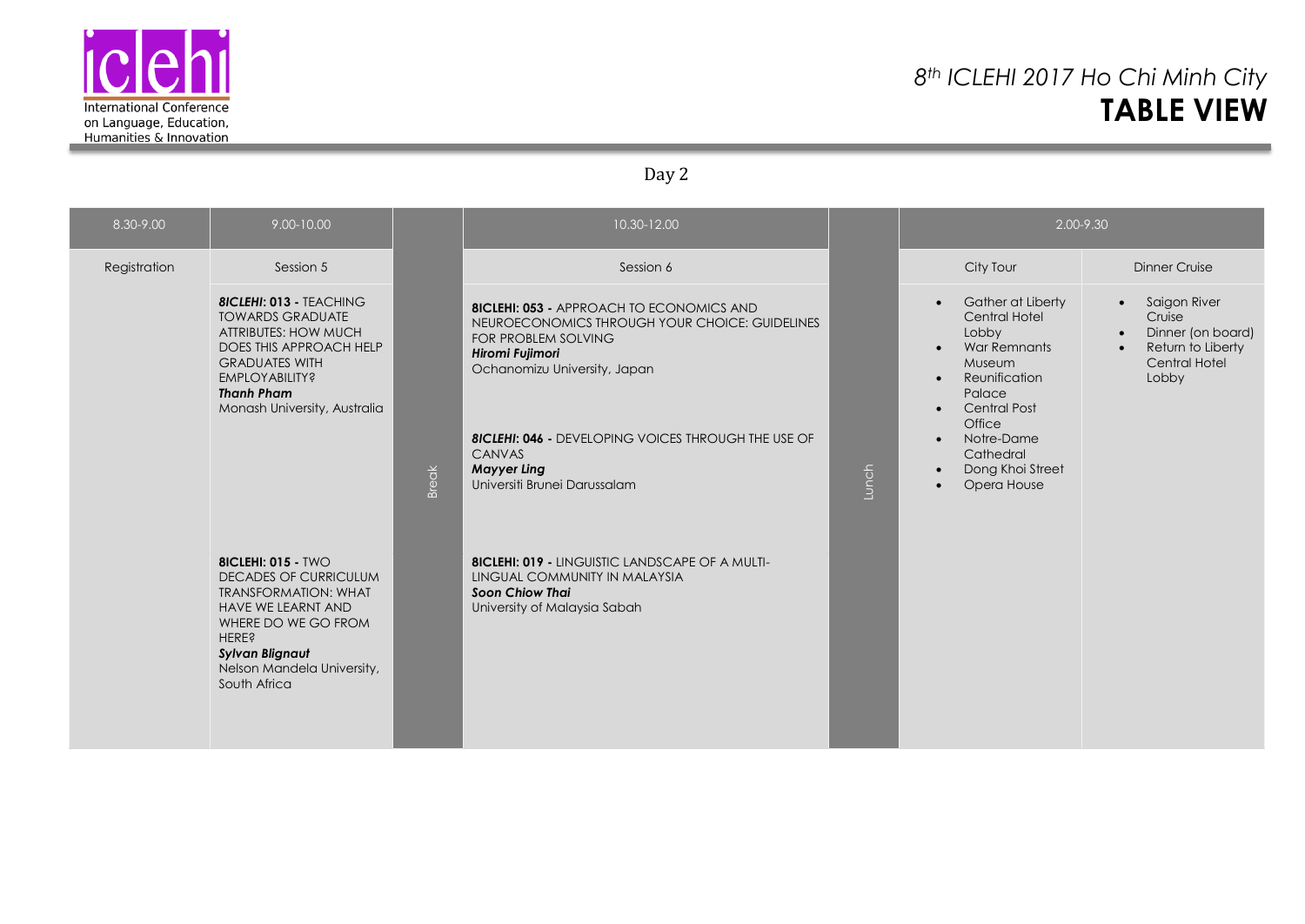

# *8th ICLEHI 2017 Ho Chi Minh City* **GENERAL INFORMATION**

**1.** 8 th ICLEHI 2017 will be held on 27-28 November 2017 at the following venue:

### **LIBERTY CENTRAL SAIGON CITYPOINT HOTEL**

59-61 Pasteur Street, District 1 Ho Chi Minh City, Vietnam Tel: +84 8 3822 5678 Email: frontdesk.lcp@libertyhotels.com.vn

### **2. Collection of Conference Kits**

- The registration desk will commence operations at 9.00am on the first day and 8.30am on the second day. Participants may choose any of these days to register and collect their conference kits.
- The conference kit (including ID tags, certificates and proceedings CD-ROM) may only be collected if full payment has been made.
- Participants who have registered under the student category may be asked to show their original Student ID cards before collecting their conference kits.
- Participants are encouraged to inform the secretariat in advance if they are planning to skip any of the days or parts of the event. This is to ensure that all resources are being allocated optimally and to avoid wastage of food.

#### **3. Oral Presentation Sessions**

- Papers must be presented in the sequence shown in the schedule above without any breaks in between.
- Each presenter will be allocated 30 minutes for to present a paper.
- At least 10 minutes out of this time must be allocated for Q&A and/or discussion with the audience, preferably at the end of the presentation.
- Featured papers will be given another 5 minutes in addition to the initial 30 minutes. Presenters will be informed via email if their respective papers have been selected.
- Any swapping of slots, even if mutually agreed between presenters, must be approved by the secretariat.

### **4. Poster Presentation Sessions**

- All posters will be displayed at a designated section in the vicinity of the conference halls.
- Posters must be handed to the secretariat for display no later than 10.30am on 27th November.
- Presenters who opted for the poster method are responsible in ensuring that the posters meet the event requirements. Please visit the conference website for poster dimensions.
- A viewing and Q&A session will be held during the afternoon coffee break in Room 1 at 3.00pm on 27th November.

#### **5. Coffee Breaks and Lunch**

- All refreshments will be served outside the conference hall during the break times shown in the schedule.
- Lunch will be served at the hotel restaurant. Participants are required to display their conference identification tags in order to be seated.
- Meals are strictly for registered participants only. Additional seats at the restaurant (e.g. for spouses or friends) can be booked at USD35 per person per day before 24 November 2017.